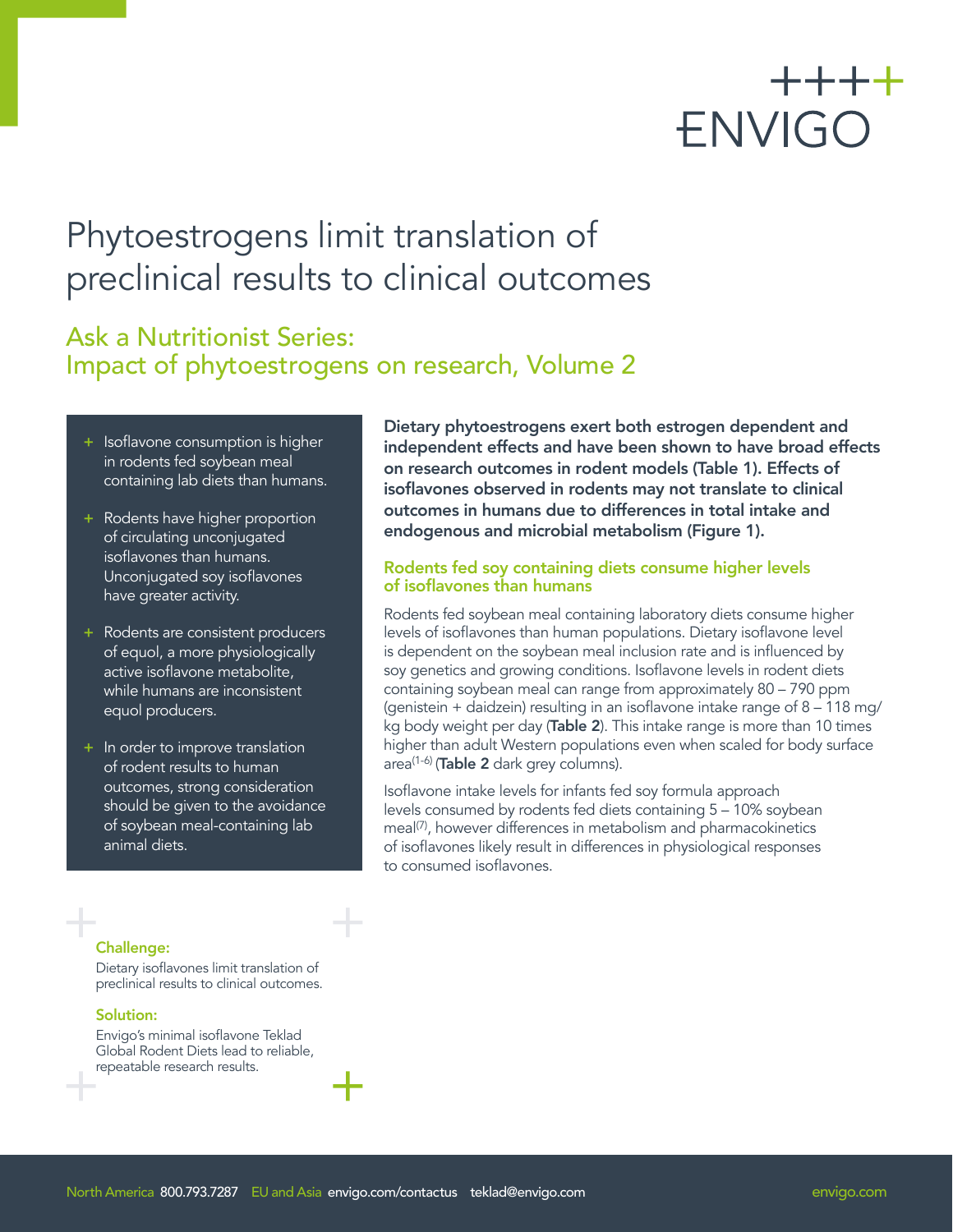| <b>Research area</b>                                                                    | <b>Effects described in the literature</b>                                                                                |  |  |  |  |
|-----------------------------------------------------------------------------------------|---------------------------------------------------------------------------------------------------------------------------|--|--|--|--|
| Oncology                                                                                | Modulate tumor growth, latency, multiplicity, metastasis; diminish action of drugs such<br>as tamoxifen and letrozole     |  |  |  |  |
| Reproductive                                                                            | Increase uterine weight; accelerate vaginal opening; affect response to exogenous<br>estrogens/xenobiotics                |  |  |  |  |
| <b>Endocrine</b>                                                                        | Differences in body composition (weight, adiposity), glucose and insulin homeostatsis,<br>bone density and blood pressure |  |  |  |  |
| <b>Neuroscience</b>                                                                     | Performance differences on tests measuring anxiety behaviors and response to pain stimuli                                 |  |  |  |  |
| Immunology                                                                              | Modulate immune organ development; display anti-inflammatory and antioxidant actions                                      |  |  |  |  |
| Table 1. Research areas affected by isoflavone consumption in rodents <sup>(25)</sup> . |                                                                                                                           |  |  |  |  |

#### Species effects on phase II metabolism results in differences in isoflavone bioactivity

The primary forms of isoflavones consumed by rodents and humans are the glycosides genistin and daidzin. These glycoside forms are poorly absorbed, so once ingested the glycoside moiety is removed via endogenous and microbial β-glucosidases<sup>(8-10)</sup>. Upon uptake by the enterocyte and liver the majority of free aglycone forms (genistein and daidzein) undergo conjugation via Phase II metabolism for circulation<sup>(11)</sup>. Glucuronic acid is the primary Phase II conjugate followed by sulfides<sup>(12)</sup>.

Phase II metabolism of isoflavones affects binding and activation of the intracellular estrogen receptor. Conjugated isoflavones are relatively hydrophilic and it is unclear if these compounds can readily pass through the cell membrane to access the intracellular estrogen receptor<sup>(11, 13)</sup>. An *in vitro* study found binding of murine uterine cytosol estrogen receptors was weaker with conjugated isoflavones compared to unconjugated forms<sup>(11)</sup>. Once activated, the ER receptor translocates into the nucleus, binding DNA to regulate gene expression. Conjugation of isoflavones limits the downstream binding of nuclear receptors *in vitro* reducing relative potency for the β-ER by ~15 fold for genistein and ~4400 fold for daidzein(13). Conjugated genistein and daidzein have limited effects on growth of the human MCF-7 cell line compared to aglycone forms(14). In a transfected cell line with ERα/ERβ ratios mimicking healthy breast cells conjugated isoflavones were found to not be estrogenic<sup>(13)</sup>.

The ability to activate isoflavones via deconjugation at the tissue level differs between species, with rat breast tissue having a ~30 fold higher deconjugation capacity compared to human breast tissue(15). Isoflavone conjugation influences physiological effects and conjugation ratios differ between rodent strains and sexes as well as between rodents and humans.

In general, the proportion of circulating unconjugated isoflavones is ranked mice  $>$  rats  $>$  humans<sup>(16-18)</sup>. Compared to C57BL/6 mice and Sprague-Dawley rats, nude mice and the transgenic mouse model Angptl4b6 have higher proportions of unconjugated circulating isoflavones(16). While sex does not appear to affect conjugation patterns in humans, sex and hormonal changes do affect conjugation patterns in rodent models<sup>(17)</sup>. Hormone status in Sprague-Dawley rats affected both oral bioavailability of genistein and circulating conjugated isoflavones<sup>(19)</sup>. The ability to deconjugate isoflavones at the tissue level has also been shown to differ between rodents and human models<sup>(15)</sup>.

Differences in conjugation patterns between humans and rodents influence isoflavone activity and physiological effects.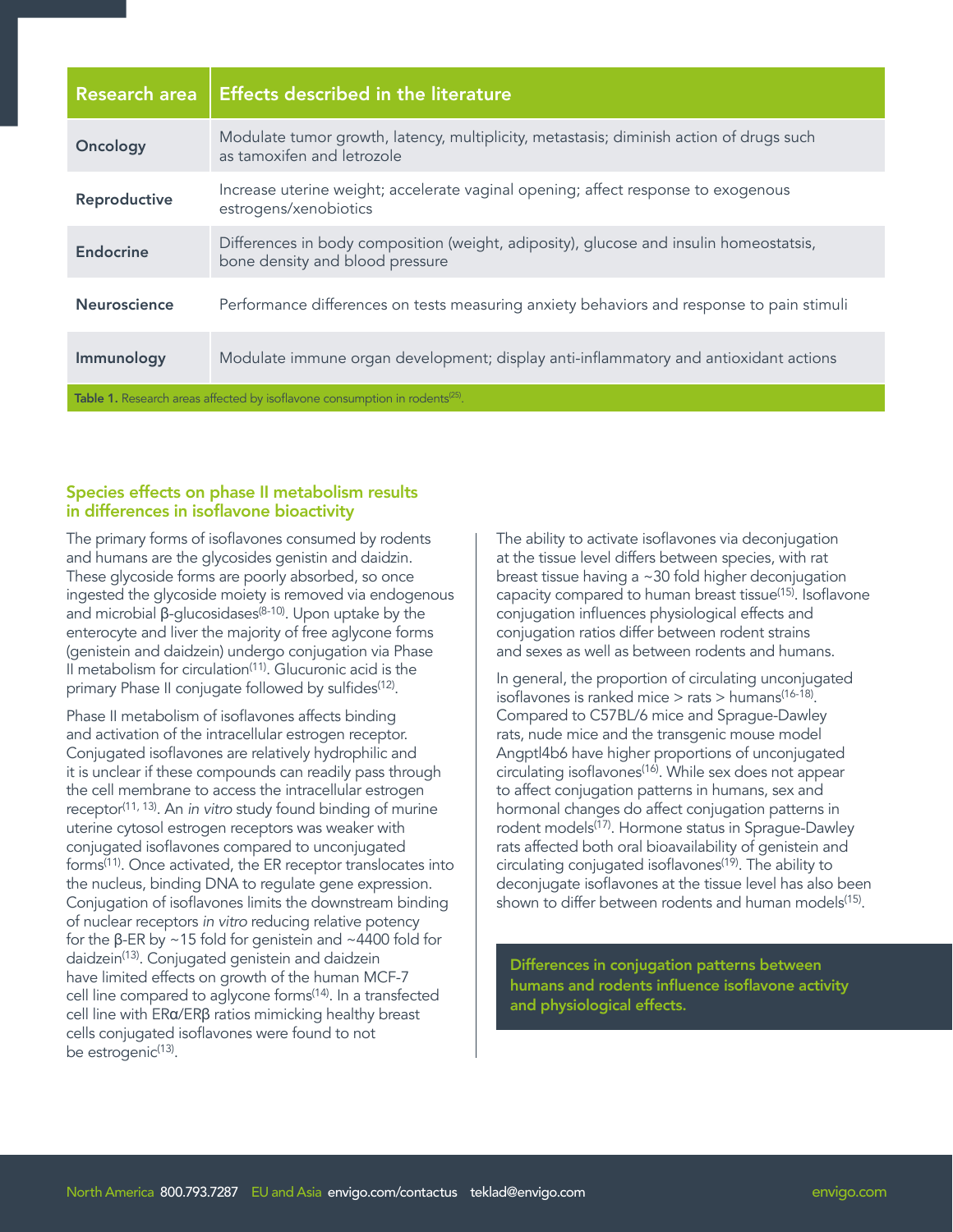#### Equol production differs in humans and rodents

Equol is a metabolite of daidzein that is exclusively produced by bacteria<sup>(20-22)</sup>. This metabolite has a greater affinity for the estrogen receptor (ER) and higher biological activity than the parent compound daidzein<sup>(20, 23)</sup>. Microbial production of equol can be affected by a number of variables in rodents and humans. Feeding a soy containing diet to conventionally raised rodent results in the production of equol but not in germ-free rats<sup>(22)</sup>. While conventional rodents are consistent equol producers when fed soybean meal, equol production varies in humans. Only 25 – 30% of the adult Western population is considered "equol producers" while 50 – 70% of adults in Japan, China and Korea produce equol<sup>(23, 24)</sup>. Differences in equol production may be related to differences in nutrient intake and lactase phlorizin hydrolase activity, the enzyme responsible for both the hydrolysis of lactase and deglycosylation of isoflavones<sup>(20, 24)</sup>. Differences between rodents and humans in circulating levels of equol can affect the translation of preclinical results to clinical outcomes.

Taken together rodents have higher circulating concentrations of isoflavone metabolites with greater affinity for the β-estrogen receptor, thus leading to more pronounced effects than seen in humans. Feeding lab diets containing soybean meal should be avoided in preclinical research studies in order to improve translation of rodent results to human outcomes.

#### Translating Isoflavone Intakes from Human to Rodents

Typical Rodent Isoflavone Intakes from Soybean Meal in Laboratory Rodent Diets

| Population                  | <b>Isoflavone</b><br>intake,<br>mg/day | <b>Human</b><br><i>isoflavone</i><br>intake,<br>mg/kg/day | <b>Equivalent</b><br>  rodent<br>intake,<br>mg/kg/day <sup>a</sup> | <b>Dietary</b><br>soybean<br>meal level | <b>Typical</b><br>dietary<br>isoflavone<br>range <sup>b</sup> , ppm | Rodent<br>isoflavone<br>intake <sup>c</sup> ,<br>mg/kg/day |
|-----------------------------|----------------------------------------|-----------------------------------------------------------|--------------------------------------------------------------------|-----------------------------------------|---------------------------------------------------------------------|------------------------------------------------------------|
| Western<br>adults           | $1 - 3^{(1)}$                          | $0.01 - 0.05$                                             | $0.1 - 0.6$                                                        | Low                                     | $80 - 175$                                                          | $8 - 26$                                                   |
| <b>East Asian</b><br>adults | $15 - 50^{(4-6)}$                      | $0.2 - 0.8$                                               | $1.4 - 10.2$                                                       | Medium                                  | $150 - 340$                                                         | $15 - 51$                                                  |
| Infants fed<br>soy milk     | $20 - 45^{(7)}$                        | $6 - 11$                                                  | $20 - 55$                                                          | High                                    | $350 - 790$                                                         | $35 - 118$                                                 |

**Table 2.** Comparison of consumption of isoflavones in humans and rodents.

- a Equivalent Rodent Intake = Human Isoflavone Intake/((animal weight in kg/human weight in kg)0.33)<sup>(25)</sup>. Unless provided by the original reference, adult human body weight is assumed to be 60 kg, mouse weight 20 g and feed intake 3 g, rat weigh 150 g and feed intake 15 g.
- <sup>b</sup> Envigo diets containing low (~5%), medium (~10%) and high (~25%) amounts of soybean meal during the same time period<sup>(25)</sup>.
- c Assuming mice weigh 20 g and consume 3 g diet/day and rats weigh 150 g and consume 15 g diet/day.